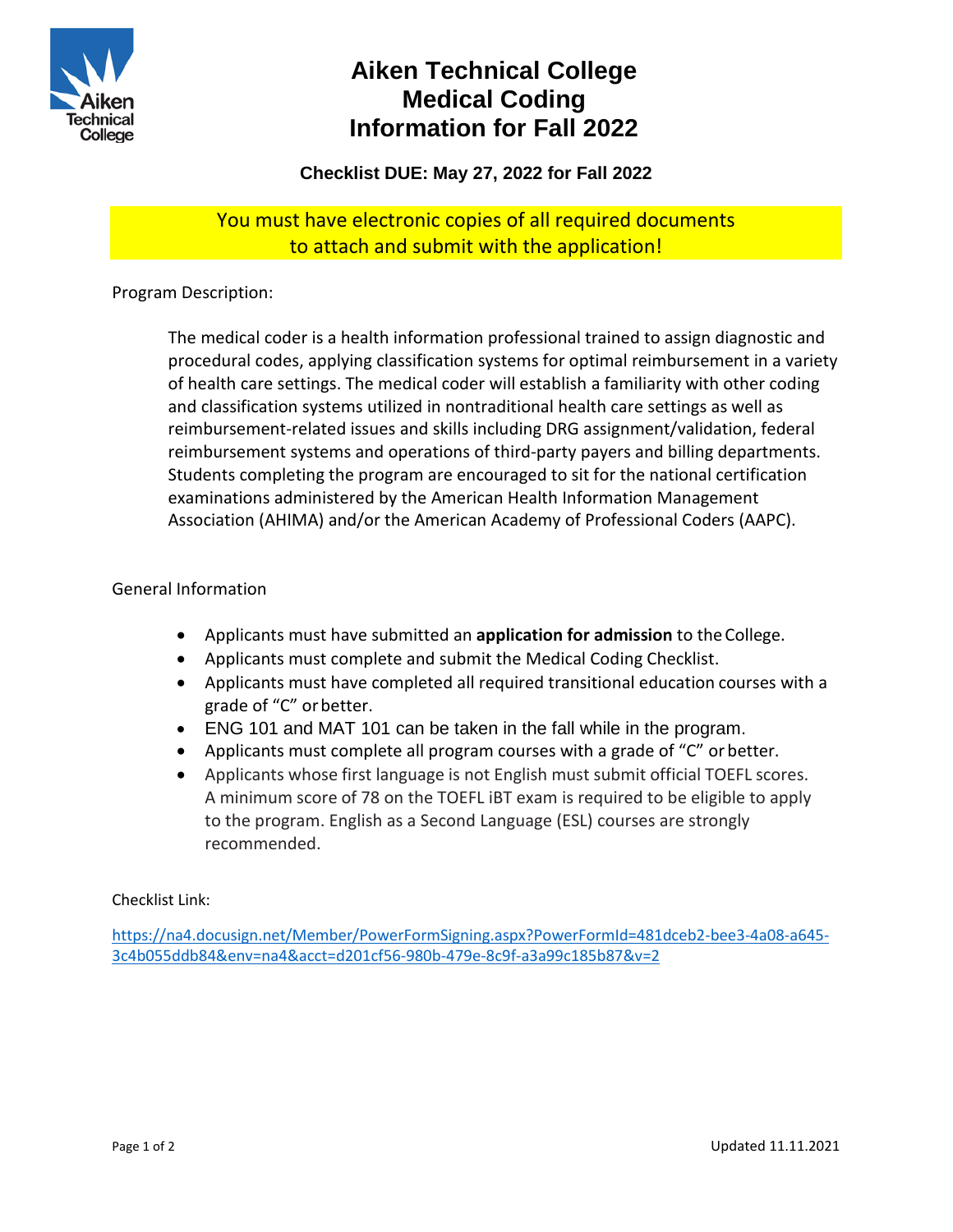

## **Aiken Technical College Medical Coding Information for Fall 2022**

### **Medical Coding Curriculum**

### FALL SEMESTER

| Course<br>Prefix/Number | Course Title                                                 | Credit<br>Hours |
|-------------------------|--------------------------------------------------------------|-----------------|
| ENG 101*                | <b>English Composition I</b>                                 |                 |
| BIO 112*                | Basic Anatomy & Physiology                                   |                 |
| MAT 101*                | Beginning Algebra                                            |                 |
| AHS 102*                | <b>Medical Terminology</b>                                   |                 |
| <b>HIM 102</b>          | Introduction to Coding and Classification Systems            |                 |
|                         | Total Credit Hours (if all above are taken in Fall semester) |                 |

### SPRING SEMESTER

| Course<br>Prefix/Number** | <b>Course Title</b>                                  | Credit<br>Hours |
|---------------------------|------------------------------------------------------|-----------------|
| <b>HIM 135</b>            | <b>Medical Pathology</b>                             |                 |
| <b>HIM 137</b>            | Pharmacology for Coders                              |                 |
| <b>HIM 140</b>            | <b>Current Procedural Terminology I</b>              |                 |
| <b>HIM 216</b>            | Coding and Classifications I                         |                 |
| <b>HIM 235</b>            | Law and Ethics in Health Informatics and Information |                 |
|                           | Management                                           |                 |
| <b>Total Credit Hours</b> |                                                      |                 |

#### SUMMER SEMESTER

| Course             | Course Title                             | Credit |
|--------------------|------------------------------------------|--------|
| Prefix/Number***   |                                          | Hours  |
| <b>HIM 130</b>     | Billing and Reimbursement                |        |
| <b>HIM 141</b>     | <b>Current Procedural Terminology II</b> |        |
| <b>HIM 150</b>     | <b>Coding Practicum</b>                  |        |
| HIM 225            | Coding and Classifications II            |        |
| Total Credit Hours |                                          |        |

Total Program Credit Hours 39

\* These courses may be taken prior to entry in the program and do not need to be retaken in the Fall if completed.

\*\* BIO 112 and AHS 102 are prerequisites for the Spring semester HIM courses.

\*\*\* ENG 101 and MAT 101 are prerequisites for the Summer semester HIM courses.